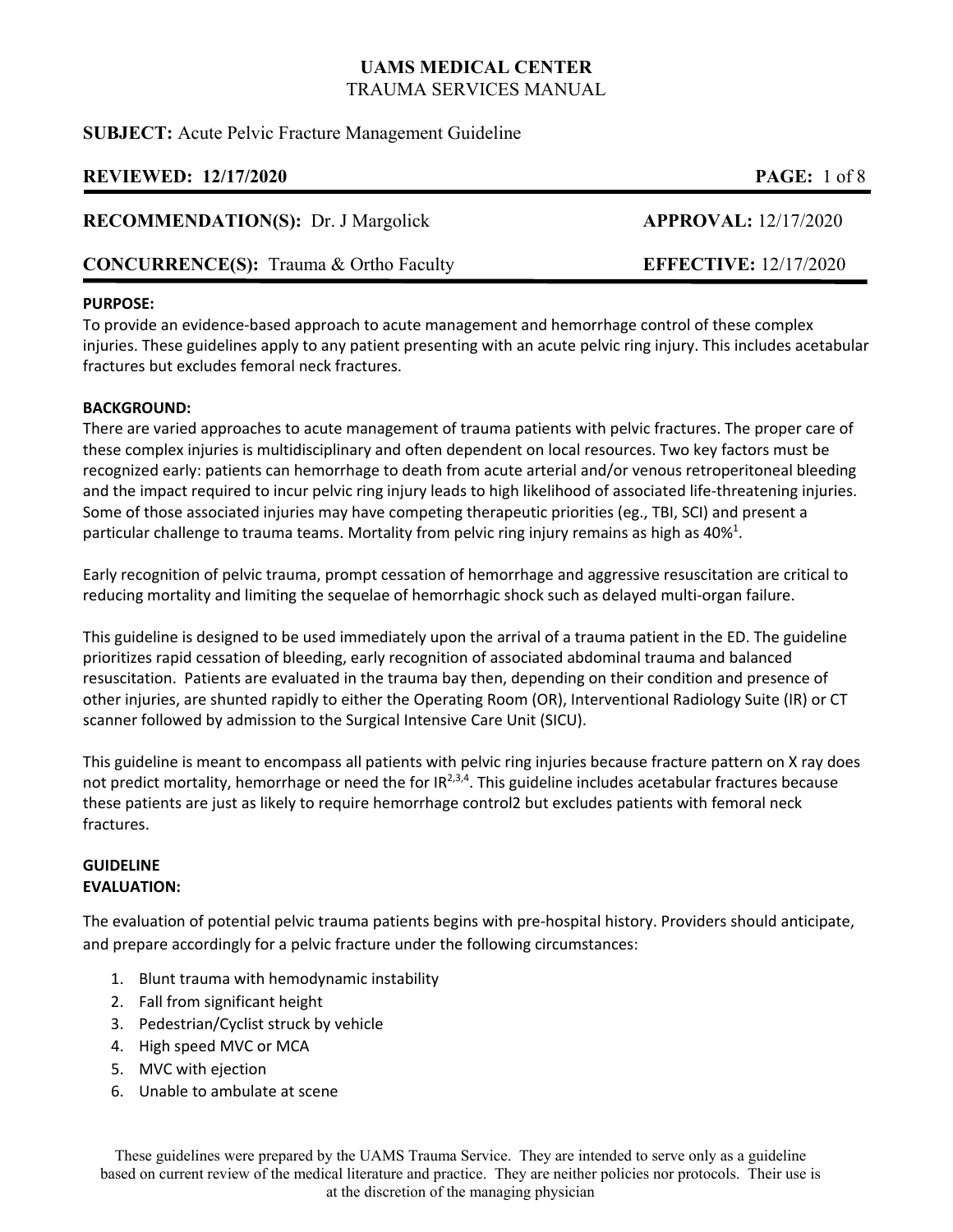# **SUBJECT:** Acute Pelvic Fracture Management Guideline

# **REVIEWED: 12/17/2020 PAGE:** 2 of 8

## **RECOMMENDATION(S):** Dr. J Margolick **APPROVAL:** 12/17/2020

# **CONCURRENCE(S):** Trauma & Ortho Faculty **EFFECTIVE:** 12/17/2020

- 7. Obvious unstable pelvis, leg length discrepancy at scene
- 8. Bowel/bladder incontinence
- 9. Rectal or vaginal hemorrhage
- 10. Elderly blunt trauma patients

## **If any above situations are met:**

- Place Temporary Binder (TPP) as soon as possible after perineal exam.<sup>1,4,7</sup>
	- o Place cautiously in pregnant and elderly patients<sup>1</sup>
	- o TPP should be placed regardless of fracture pattern
		- TPP may be less effective for vertical shear fractures but have not been shown to exacerbate bleeding<sup>1,4,7</sup>
- ‐ TPP must be placed at the level of greater trochanters'.
	- $\circ$  40% of binders are placed too high<sup>5</sup>.
- ‐ Evaluate for unstable pelvis during the primary survey as part of "Circulation".
	- o Compress bilateral iliac wings together
	- o Examine only once
- ‐ To facilitate femoral venous and/or arterial access do not remove binder, Instead, cut a "wedge" out of the material to expose puncture site. Keep the binder on during operative or IR interventions whenever possible.

## **Hemodynamic and Time goals:**

- ‐ Maintain permissive hypotension when able.
	- $\circ$  SBP < 90 so long as patient is alert and lucid, making adequate urine, and does not have other signs of end‐organ hypoperfusion (cold, mottled extremities, decreasing LOC, rising base deficit/lactate).
	- o Contraindications to permissive hypotension: TBI and SCI.
- Trauma bay to CT scan  $\rightarrow$  10 min
- Trauma bay to OR  $\rightarrow$  15 20 min
- Trauma bay to IR  $\rightarrow$  30 min
- ‐ Surgical fixation within 24 hours.
- ‐ DVT chemoprophylaxis (Enoxaparin BID) within 6 hours of injury if hemostasis achieved.
- Remove pelvic binder within 24 hours.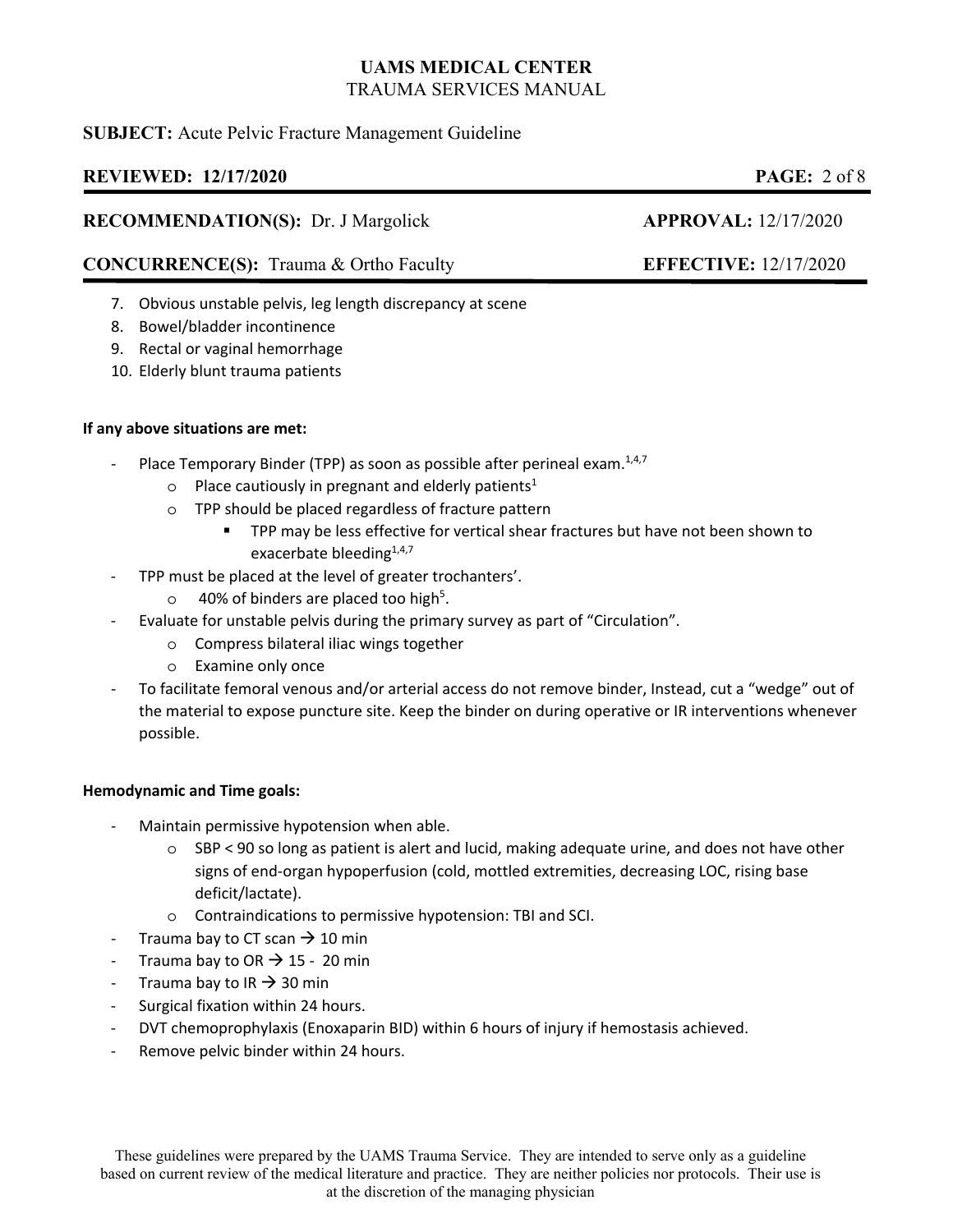## **SUBJECT:** Acute Pelvic Fracture Management Guideline

## **REVIEWED: 12/17/2020 PAGE:** 3 of 8

### **RECOMMENDATION(S):** Dr. J Margolick **APPROVAL:** 12/17/2020

## **CONCURRENCE(S):** Trauma & Ortho Faculty **EFFECTIVE:** 12/17/2020

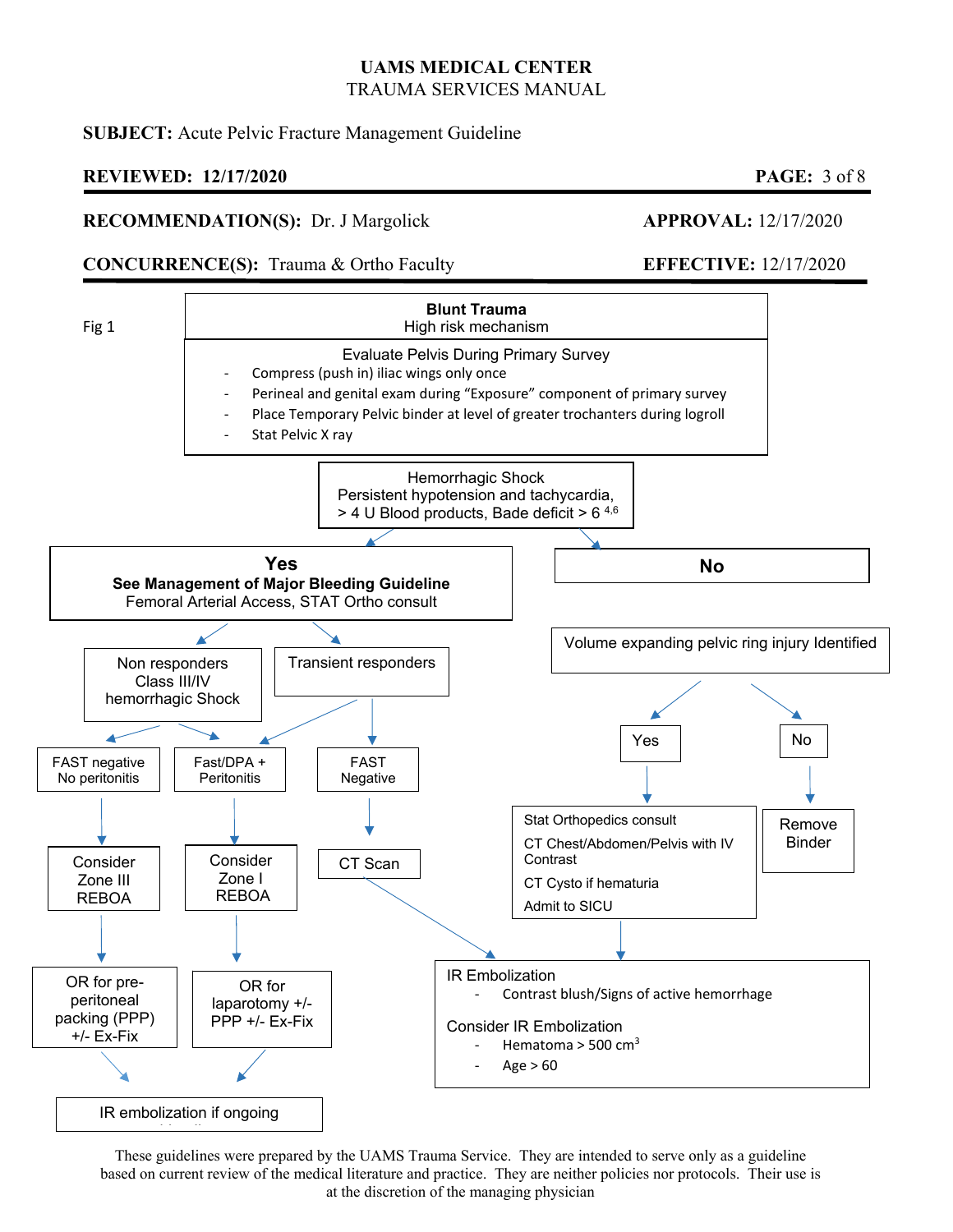## **SUBJECT:** Acute Pelvic Fracture Management Guideline

# **REVIEWED: 12/17/2020 PAGE:** 4 of 8

## **RECOMMENDATION(S):** Dr. J Margolick **APPROVAL:** 12/17/2020

# **CONCURRENCE(S):** Trauma & Ortho Faculty **EFFECTIVE:** 12/17/2020

## **Pre‐Peritoneal Packing versus IR Embolization**

### *Angioembolization*

- ‐ Angioembolization is a safe and effective technique to control pelvic hemorrhage. However, the source of hemodynamic instability in patients with pelvic ring disruptions is venous 80-90% of the time<sup>1</sup>.
- ‐ When arterial bleeding is identified, angioembolization is effective in controlling the hemorrhage 85‐97% of the time.<sup>4</sup> However, some patients will still bleed because the likelihood of concomitant venous bleeding is nearly  $100\%$ <sup>1</sup>.
- ‐ The safety of angioembolization is well established. Femoral artery injury or renal artery embolization is very rare. Bilateral internal iliac artery embolization is safe with minimal reports of gluteal muscle ischemia.<sup>4</sup> Sexual function in males does not seem to be affected by bilateral internal iliac embolization.<sup>15</sup> Other complications such as nerve injury, bowel injury, claudication and deep space infections have been reported.<sup>16</sup>
- Retrospective evidence has suggested that angioembolization is associated with a significant risk of deep surgical site infection requiring operative management (58% vs 14%, p <0.05) in patients with acetabular fractures. <sup>17</sup> Newer, larger retrospective studies have refuted this data and shown that concerns for higher rates of infection after pelvic embolization are not substantiated. <sup>18</sup> These studies are retrospective, and whether angioembolization truly increases risk of deep surgical site infection remains an area of ongoing investigation.
- Large hematomas (> 500 cc<sup>3</sup>) may have an increased risk of arterial injury requiring angioembolization.<sup>4</sup>
- ‐ Elderly patients have been shown to require angioembolization more frequently regardless of hemodynamics and fracture pattern. Therefore, angiography should be considered in these patients even if suspicion for arterial bleeding is low.<sup>1</sup>

### *Pre‐Peritoneal Packing*

- ‐ Studies have reported that only 5‐15% of hemodynamically unstable patients with pelvic fractures have a target to embolize, <sup>1,4,9,10</sup> Therefore, angioembolization does not addresses potentially lethal bleeding in 85‐95% of patients hemorrhaging from their pelvic fracture.
- ‐ PPP is an effective measure for early hemorrhage control in hypotensive patients with bleeding secondary to pelvic ring disruptions.<sup>1,4,8,10,11</sup>
- PPP can be done in less than 20 minutes and is effective in APC, LC and VS type fractures.<sup>9,11</sup>
- Some studies have shown no difference in mortality or ICU length of stay between PPP and angioembolization. However, there is overall increased delay to hemostatic therapy and hemorrhage control with angioembolization, especially when an interventional radiologist is not in house.<sup>1,8,9,10</sup>
- PPP is not a ubiquitously applied technique in North America. However, years of experience and notinferior outcomes from Europe can reasonably be extrapolated to our patient population.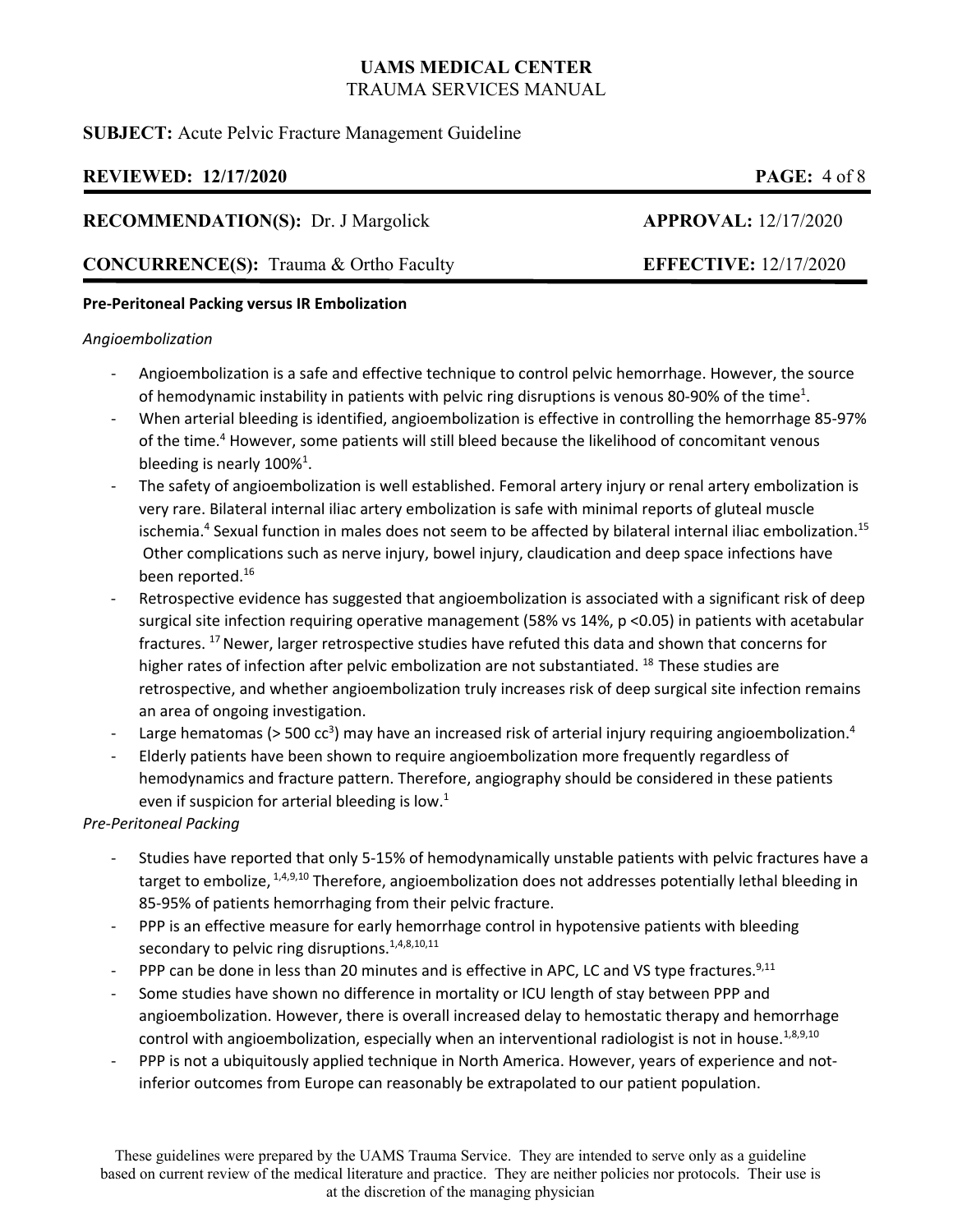## **SUBJECT:** Acute Pelvic Fracture Management Guideline

# **REVIEWED: 12/17/2020 PAGE:** 5 of 8

## **RECOMMENDATION(S):** Dr. J Margolick **APPROVAL:** 12/17/2020

# **CONCURRENCE(S):** Trauma & Ortho Faculty **EFFECTIVE:** 12/17/2020

‐ There is some evidence for increased survival with PPP + external fixation compared to angioembolization.<sup>11</sup> These findings have largely been single institution studies. For example, increased survival was shown at a Level I trauma center in Denver when PPP was combined with external fixation.  $11, 12$  PPP has also been identified as an independent predictor of 24-hour survival when combined with external fixation.<sup>13</sup>

*Choosing between PPP and Angioembolization* 

- ‐ Both approaches are reasonable first line hemorrhage management strategies in patients with pelvic fractures.
- PPP in the operating room provides the advantage of allowing the surgeon to extend his or her operating domain to cavities if necessary. PPP is easy, fast and effective at controlling bleeding. It is however, more invasive than angioembolization and prone to standard surgical complications such as wound infection.
- If a patient continues to bleed after one strategy is used it is reasonable to try the other.
- ‐ Eastern Association of Trauma, Western Trauma Association and World Society of Emergency Surgery all advocate PPP as an effective tool. However, direct comparative studies are lacking and therefore one technique is not recommended over the other. WEST Trauma Association recommends either PPP or angioembolization as first line therapy in hemodynamically unstable patients with pelvic trauma.<sup>14</sup>

## **Recommendations for Pre‐Peritoneal Packing**

- ‐ Consider emergent PPP in hemodynamically unstable patients with pelvic fractures
- ‐ Consider PPP in patients who continue to bleed after angioembolization.
- Pelvic binder should remain during and after PPP. Consider concurrent external fixation or traction pin placement.
- Remove pelvic packing 24 48 hours after physiologic restoration, reversal of coagulopathy and acidosis.
- ‐ Avoid re‐packing the pelvis for ongoing bleeding due to pelvic space infection risk. If continued bleeding occurs after coagulopathy is corrected, proceed to angioembolization.

## **Recommendations for REBOA Placement**

- ‐ A REBOA can be considered as a bridge to definitive treatment in the following circumstances:
	- o Patients with pelvic fractures as the source of hemorrhagic shock and who are non‐responders to blood products.
	- o Zone I placement can be considered an alternative to Aortic Cross clamping for patients with massive intra‐abdominal hemorrhage and pelvic fracture.
	- o Consider intermittent REBOA to limit ischemia‐reperfusion time.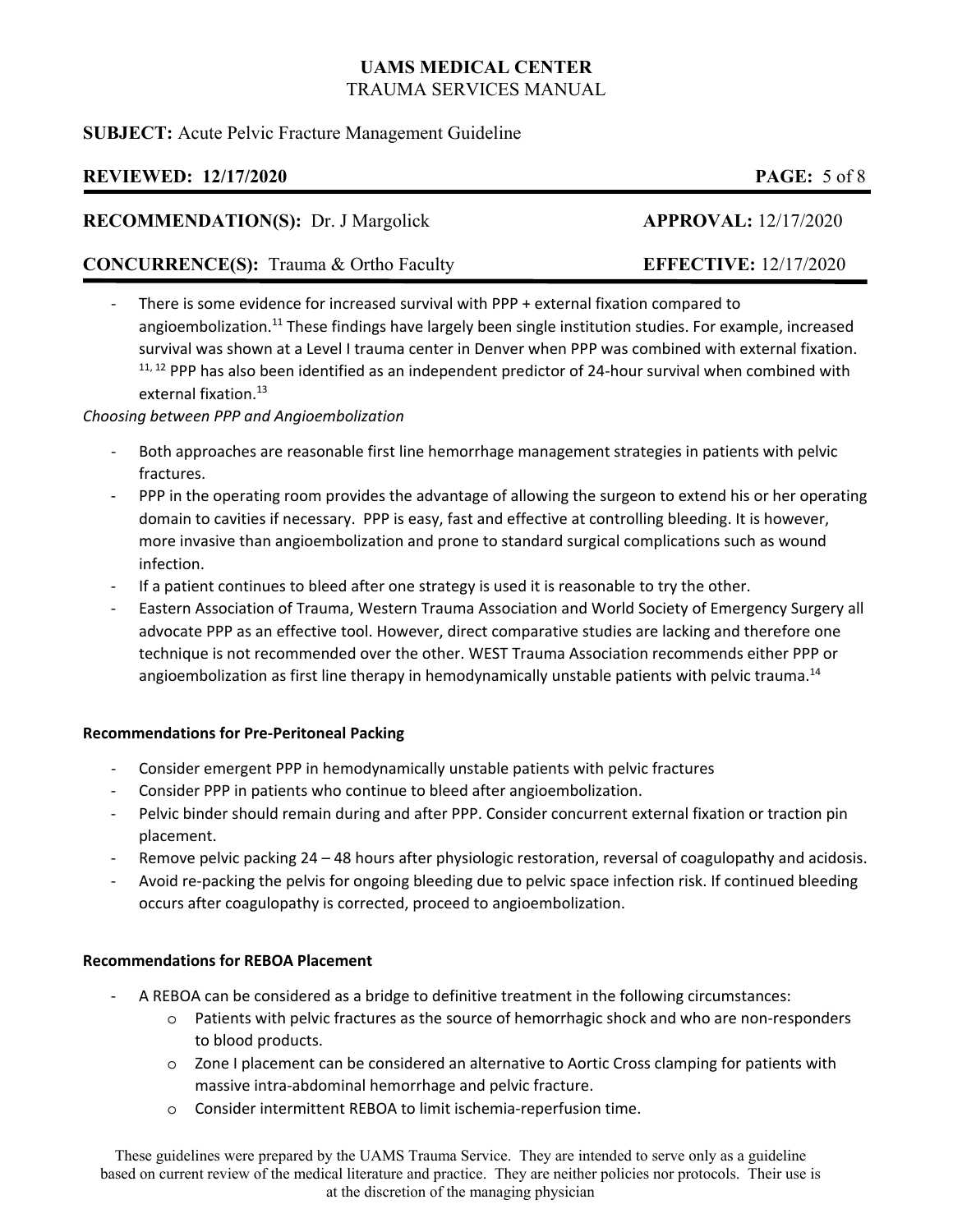## **SUBJECT:** Acute Pelvic Fracture Management Guideline

# **REVIEWED: 12/17/2020 PAGE:** 6 of 8

## **RECOMMENDATION(S):** Dr. J Margolick **APPROVAL:** 12/17/2020

## **CONCURRENCE(S):** Trauma & Ortho Faculty **EFFECTIVE:** 12/17/2020

- o Consider re‐deploying a Zone I REBOA to Zone III if no massive abdominal hemorrhage or intra‐ abdominal bleeding is controlled.
- ‐ Common Femoral Arterial access for the REBOA should be obtained under US guidance or cut‐down by an attending, fellow or senior (PGY 4/5) resident.

## **Admission to SICU Criteria**

- ‐ Any patient with hemodynamic instability, metabolic acidosis and/or coagulopathy.
- ‐ Patient requiring IR or surgical intervention for hemorrhage control.
- ‐ Vascular compromise
- Unstable pelvic fractures: LC 2, 3, APC 2,3 and VS fractures.

### **Additional Management Recommendations**

- ‐ Perineal, digital rectal exam (DRE) and genitalia exam is mandatory in patients with pelvic trauma.
- ‐ Double glove when performing DRE as bone fragments can be sharp.
- ‐ If blood or bony fragments are identified on DRE, proceed with rigid or flex sigmoidoscopy when patient stabilizes.
- ‐ If an open pelvic fracture is suspected, administer Ceftriaxone 2 grams and Metronidazole 500 mg within 30 min of ED arrival.
- ‐ If blood is identified at urethral meatus, do not insert Foley. Instead perform a Retrograde Urethrogram (RUG) using the following steps.
	- Perform RUG *after* CT scan if applicable.
	- Insert tip of Foley catheter 1‐2 cm into urethra
	- **Inflate Foley balloon with 2 cm of sterile NS**
	- Inject 60 ml of water-soluble contrast
	- Immediately obtain KUB X ray in both the AP and Lateral positions
	- o If evidence of urethral disruptions, emergently consult urology.
- ‐ If a Foley is placed and hematuria is seen, obtain a CT Cystogram if patient is going to scanner.
- It patient presents with an EMS placed TPP, remove binder to facilitate pelvis and perineal examination. If there is evidence of pelvic ring disruption immediately place the binder back on.

### **References**

1. Coccolini F, Stahel PR, Montori G et al., Pelvic Trauma: WSES classification and guidelines. World J. Emergency Surg. 2017, 12(5), 1‐18.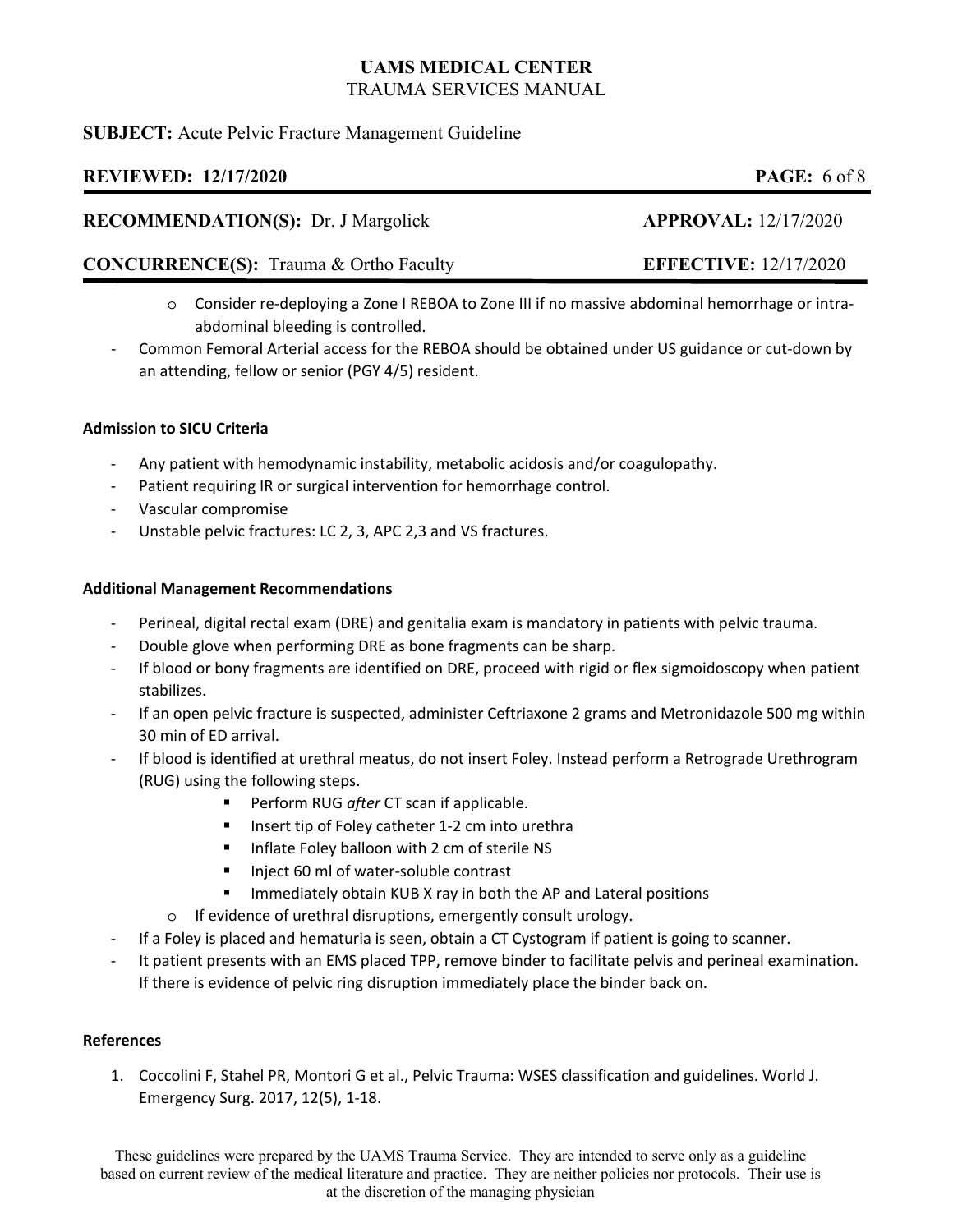## **SUBJECT:** Acute Pelvic Fracture Management Guideline

# **REVIEWED: 12/17/2020 PAGE:** 7 of 8

**RECOMMENDATION(S):** Dr. J Margolick **APPROVAL:** 12/17/2020

**CONCURRENCE(S):** Trauma & Ortho Faculty **EFFECTIVE:** 12/17/2020

- 2. Star AJ, Griffin DR, Reinert CM et al., Pelvic Ring Disruptions: prediction of associated injuries, transfusion requirement, pelvic arteriography, complications and mortality. 2002, 16: 553‐561.
- 3. Smith W, Williams A, Agudelo J et al., Early Predictors of Mortality in Hemodynamically Unstable Pelvis Fractures. J. Orthop Trauma. 2007, 21, 31‐37.
- 4. Cullinane DC, Schiller HJ, Zielinksi MD et al., Eastern Association for Surgery of Trauma Practice Management Guidelines for Hemorrhage in Pelvic Fracture – Update and Systematic Review. J. Trauma. 2011, 71(6), 1850‐ 1868.
- 5. Williamson F, Coulthard LG, Hacking C et al. Identifying Risk Factors for Suboptimal Pelvic Binder Placement in Major Trauma. Injury. 2020, 51(4), 971 – 977.
- 6. Davis JW, Parks SN, Kaups KL et al., Admission base deficit predicts transfusion requirements and risk of complications. J Trauma. 1996, 41, 769‐774.
- 7. Davis JW, Moore FA, McIntyre RC et al. Western Trauma Association Critical Decision in Trauma: Management of Pelvic Fracture with Hemodynamic Instability. J. Trauma. 2008. 65, 1012‐1015.
- 8. Li Q, Dong J, Yang Y et al. Retroperitoneal packing or angioembolization for haemorrhage control of pelvic fractures – Quasi‐randomized clinical trial of 56 haemodynamically unstable patients with Injury Severity Score > 33. Injury. 2016, 47, 395‐401.
- 9. Osborn PM, Smith WR, Moore EE et al. Direct retroperitoneal packing versus pelvic angiography: A comparison of two management protocols for haemdynamically unstable pelvic fractures. Injury. 2008, 40, 54‐60.
- 10. Jang JY, Shim H, Jung PT et al. Preperitoneal pelvic packing in patients with hemodynamic instability due to severe pelvic fracture: early experience in a Korean trauma center. Scand J Trauma Resusc Emerg Med. 2016. 24, 3‐9.
- 11. Chiara O, di Fratta E, Mariani A et al. Efficacy of extra‐peritoneal packing in hemodynamically unstable pelvic fractures, a Propensity Score Analysis. World J. Emerg Surg. 2016, 11(22).